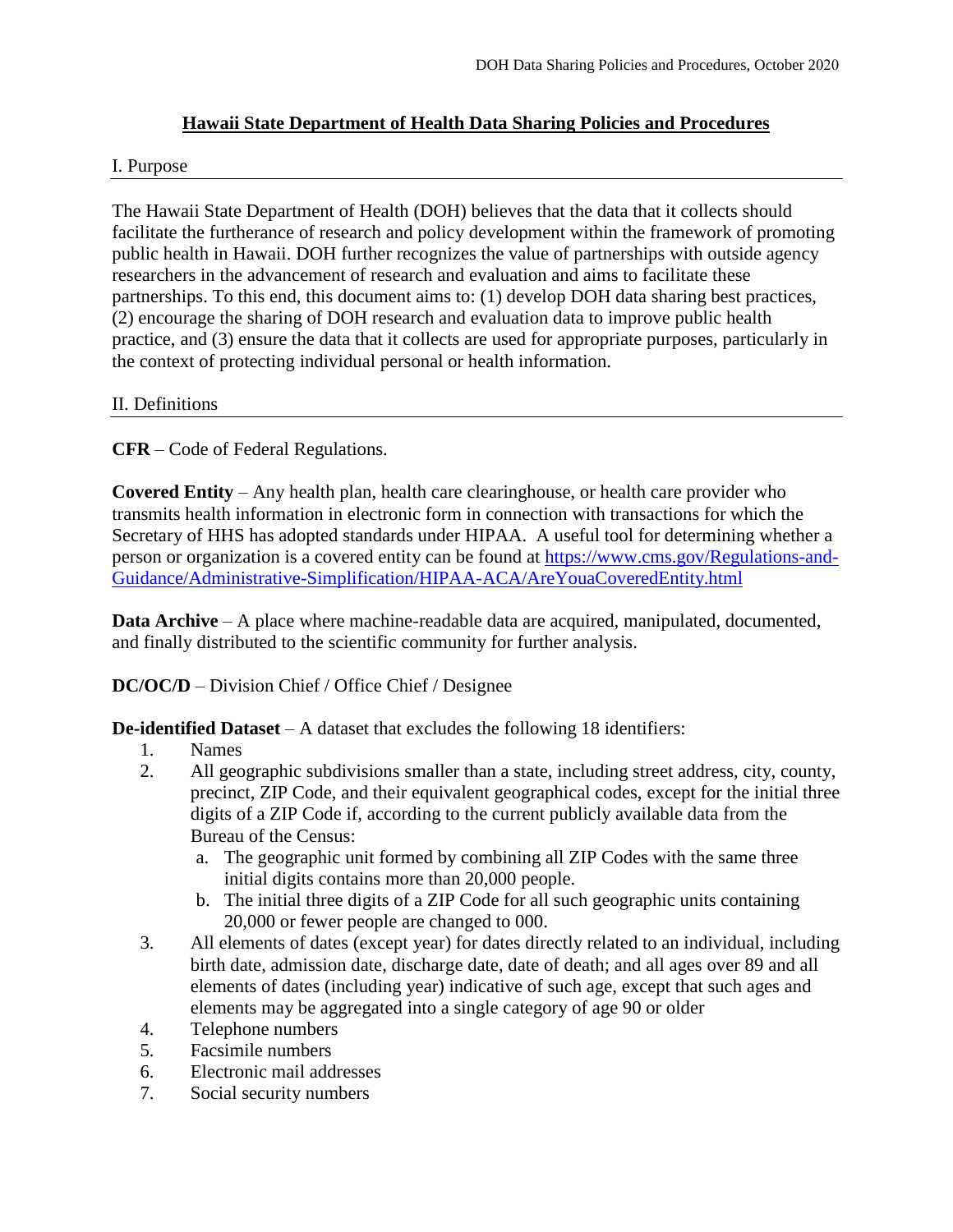- 8. Medical record numbers
- 9. Health plan beneficiary numbers
- 10. Account numbers
- 11. Certificate/license numbers
- 12. Vehicle identifiers and serial numbers, including license plate numbers
- 13. Device identifiers and serial numbers
- 14. Web universal resource locators (URLs)
- 15. Internet protocol (IP) address numbers
- 16. Biometric identifiers, including fingerprints and voiceprints
- 17. Full-face photographic images and any comparable images
- 18. Any other unique identifying number, characteristic, or code, unless otherwise permitted by the Privacy Rule for re-identification

**DOH** – Hawaii State Department of Health.

**FERPA** – The Family Educational Rights and Privacy Act, 20 U.S.C. § 1232g; 34 CFR Part 99, is hereinafter known as "FERPA". It is a Federal law that protects the privacy of student education records. The law applies to all schools that receive funds under an applicable program of the U.S. Department of Education.

**Final Research Data** – Recorded factual material commonly accepted in the scientific community as necessary to document and support research findings. This does not mean summary statistics or tables; rather, it means the data on which summary statistics and tables are based. For the purposes of this policy, final research data do not include laboratory notebooks, partial datasets, preliminary analyses, drafts of scientific papers, plans for future research, peer review reports, communications with colleagues, or physical objects, such as gels or laboratory specimens.

**HRS** – Hawaii Revised Statutes. (HRS 323C regulates Privacy of Healthcare Information and HRS 334-5 specifically regulates "Confidentiality of Records" for mental health and addictions)

**HIPAA** – The Health Insurance Portability and Accountability Act, 45 CFR Parts 160, 162, and 164, is hereinafter known as "HIPAA." The US Department of Health and Human Services issued a Privacy Rule to implement the protections of HIPAA. This Rule sets forth standards to govern the use and disclosure of individuals' protected information by covered entities, as well as standards for individuals' privacy rights to understand and control how their health information is used.

**Institutional Review Board** – Hereinafter known as "IRB", is a board of the DOH that was established to assure compliance with federal regulations on the protection of human subjects. Any research on human subjects undertaken by DOH staff or using DOH resources must obtain IRB approval or an IRB waiver before initiating any research activities<sup>1</sup> (45 CFR Part 46).

<sup>&</sup>lt;sup>1</sup> IRB approval must be obtained for all involved institutions. All non-DOH researchers must obtain IRB approval from their institution (if required by that institution).DOH has entered into a cooperative agreement with the University of Hawaii Committee on Human subjects and will accept CHS approval in lieu of DOH IRB approval. The DOH can enter into cooperative agreements with other institutions and accept IRB review from their IRB.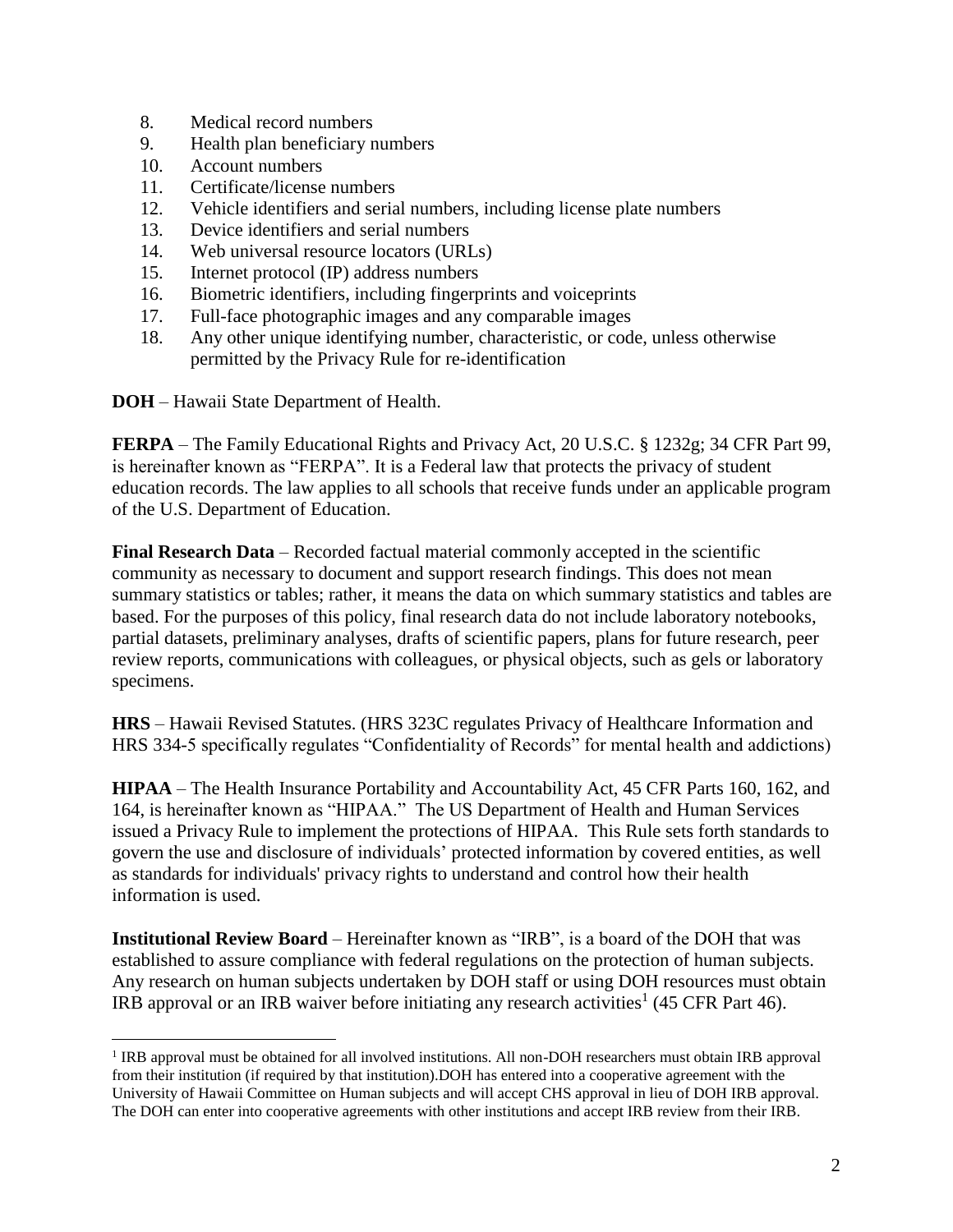**Limited Dataset** – Refers to PHI that excludes 18 categories of direct identifiers yet does not have to be fully de-identified. It allows for the retention of dates (birth, death, admission, discharge), and of limited geographic information, and may be used or disclosed, for purposes of research, public health, or health care operations, without obtaining either an individual's authorization or a waiver or an alteration of authorization for its use and disclosure, with a data use agreement.

**Non-DOH researchers** – Outside agency researchers (e.g., students and faculty at the University of Hawaii; employees of the Department of Education, etc), will hereinafter be referred to as "non-DOH researchers."

**Protected Health Information (PHI**) – Individually identifiable health information (IIHI) including demographic information, in any form, including information that is transmitted orally, or in written or electronic form, that relates to: the individual's past, present or future physical or mental health or condition, the provision of health care to the individual, or the past, present, or future payment for the provision of health care to the individual, and that identifies the individual or for which there is a reasonable basis to believe can be used to identify the individual. Protected health information excludes IIHI covered by the Family Educational Rights and Privacy Act (FERPA), employment records held by a covered entity in its role as employer [45 CFR §160.103].

**Restricted Data** –Datasets that cannot be distributed to the general public, because of, for example, participant confidentiality concerns, third-party licensing or use agreements, or national security considerations.

**Staff** – All staff, employees, or contractors of DOH are hereinafter referred to as "Staff."

**State Public Health Statistics Act** – Hawaii Revised Statutes chapter 338, hereinafter referred to as SPHSA "Public health statistics" includes the registration, preparation, transcription, collection, compilation, and preservation of data pertaining to births, adoptions, legitimations, deaths, fetal deaths, morbidity, marital status, and incidental data. The DOH has the authority under SPHSA to: (1) establish a central bureau of public health statistics with suitable offices properly equipped for the safety and preservation of all its official records; (2) install a statewide system of public health statistics; (3) make and amend, after notice and hearing, necessary regulations, give instructions and prescribe forms for collecting, transcribing, compiling, and preserving public health statistics; and (4) enforce regulations pertaining to this act.

**Timeliness** – In general, DOH considers the timely release and sharing of data to be no later than the acceptance for publication of the main findings from the final dataset. However, the actual time will be influenced by the nature of the data collected.

Contact the DOH IRB Administrator for more information. If a project is using another IRB, evidence of IRB approval from outside institutions must be provided to DOH IRB for recordkeeping (through DOH liaison).

 $\overline{a}$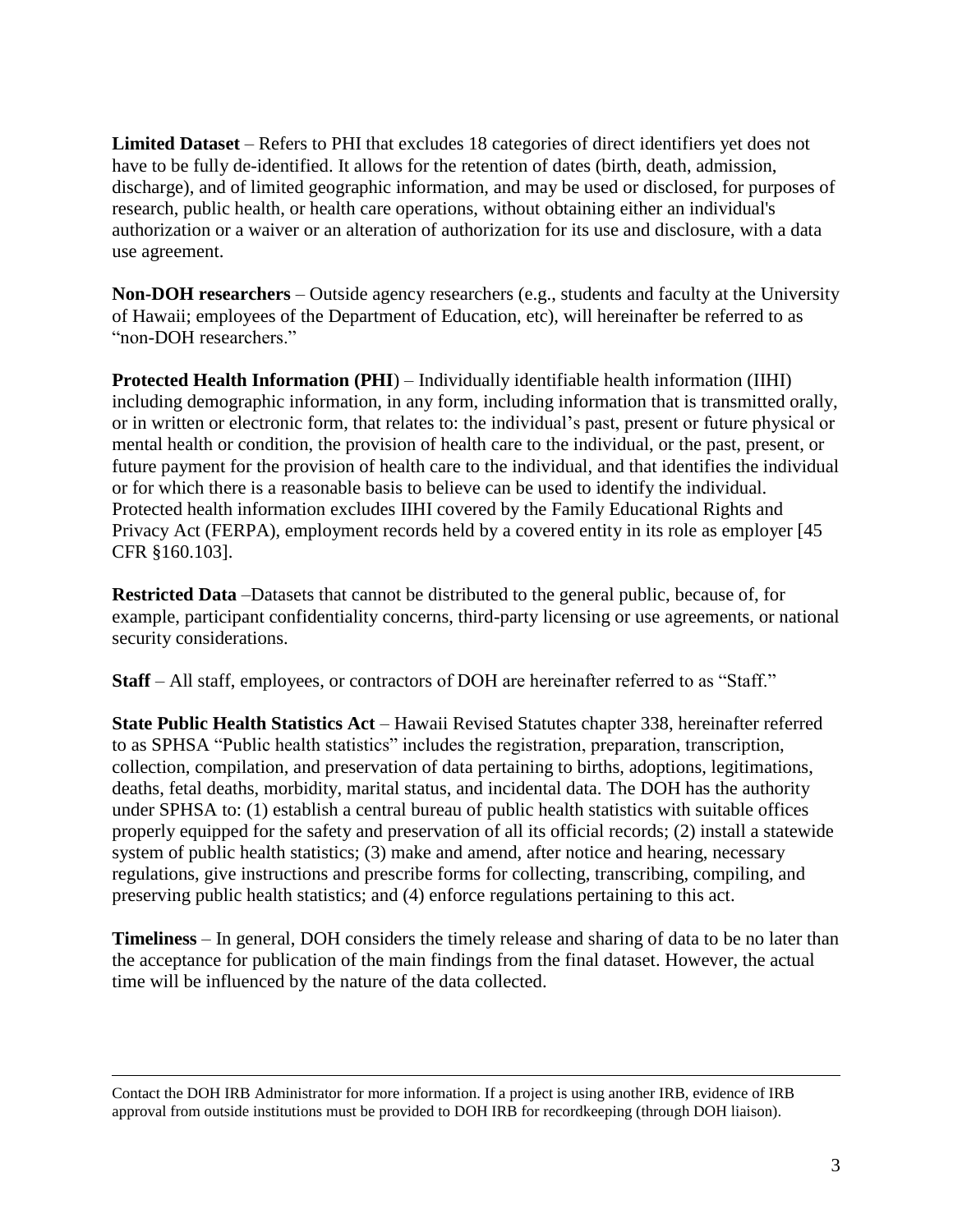**Unique Data** – Data that cannot be readily replicated. Examples of studies producing unique data include: large surveys that are too expensive to replicate; studies of unique populations, such as centenarians; studies conducted at unique times, such as a natural disaster; studies of rare phenomena.

# III. Policies

A. The State Public Health Statistics Act (SPHSA), Health Insurance Portability and Accountability Act (HIPAA), Family Educational Rights and Privacy Act (FERPA), 45 Code of Federal Regulations (CFR) Part 46, and 42 CFR Part 2 govern the use of protected information by the DOH. Hawaii Revised Statutes (HRS) section 324-32 specifically authorizes the DOH to release statistical information relating to its health surveillance program, while section 324-31 provides protection for the identity of persons about whom the DOH collects information.

B. Ethics – All DOH staff and non-DOH researchers will observe the highest level of ethics and will be fully compliant with SPHSA, HIPAA, FERPA, 45 CFR Part 46, and 42 CFR Part 2. Failure to comply with these standards may result in civil and/or criminal penalties.

C. Investigators may use different methods to reduce the risk of subject identification. One possible approach is to withhold some part of the data. Another approach is to statistically alter the data in ways that will not compromise secondary analyses but will protect individual subjects' identities. Alternatively, an investigator may restrict access to the data at a controlled site, sometimes referred to as a data enclave. Some investigators may employ hybrid methods, such as releasing a highly redacted dataset for general use but providing access to more sensitive data with stricter controls through a data enclave.

D. Division Chiefs or Office Chiefs are responsible for ensuring that all research being conducted under their jurisdiction is in compliance with DOH policy. Division Chiefs / Office Chiefs may opt to delegate that responsibility to Staff within their jurisdiction. Designation is a formal process and must be accompanied by the completion of the "**DOH Research Oversight Designation Form**". A copy of this form must be sent to the DOH IRB Administrator and Science and Research Group for recordkeeping.

## IV. Procedures

Submit the following documents to the Division Chief or Office Chief or their Designee (DC/OC/D) for approval:

- 1. Hawaii State Department of Health Proposal Approval Form
	- Proposal includes:
		- Project title
		- Complete list of investigators, including anyone who will have access to the data
		- Organizational affiliation
		- Contact information
		- Project timeline